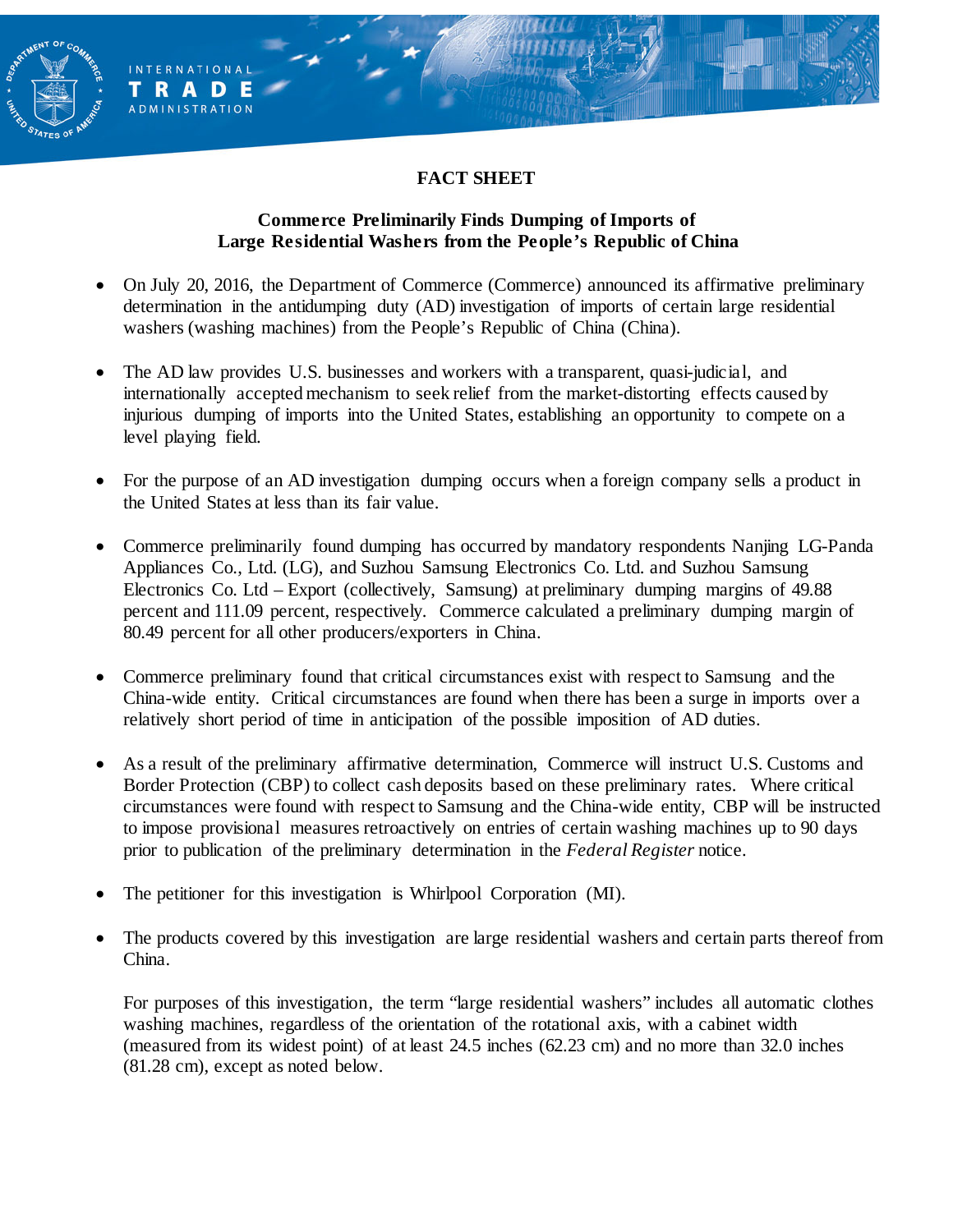Also covered are certain parts used in large residential washers, namely: (1) all cabinets, or portions thereof, designed for use in large residential washers; (2) all assembled tubs<sup>[1](#page-1-0)</sup> designed for use in large residential washers which incorporate, at a minimum: (a) a tub; and (b) a seal; (3) all assembled baskets<sup>[2](#page-1-1)</sup> designed for use in large residential washers which incorporate, at a minimum: (a) a side wrapper;<sup>[3](#page-1-2)</sup> (b) a base; and (c) a drive hub;<sup>[4](#page-1-3)</sup> and (4) any combination of the foregoing parts or subassemblies.

Excluded from the scope are stacked washer-dryers and commercial washers. The term "stacked washer-dryers" denotes distinct washing and drying machines that are built on a unitary frame and share a common console that controls both the washer and the dryer. The term "commercial washer" denotes an automatic clothes washing machine designed for the "pay per use" segment meeting either of the following two definitions:

> (1) (a) it contains payment system electronics;<sup>[5](#page-1-4)</sup> (b) it is configured with an externally mounted steel frame at least six inches high that is designed to house a coin/token operated payment system (whether or not the actual coin/token operated payment system is installed at the time of importation); (c) it contains a push button user interface with a maximum of six manually selectable wash cycle settings, with no ability of the end user to otherwise modify water temperature, water level, or spin speed for a selected wash cycle setting; and (d) the console containing the user interface is made of steel and is assembled with security fasteners;<sup>[6](#page-1-5)</sup> or

> (2) (a) it contains payment system electronics; (b) the payment system electronics are enabled (whether or not the payment acceptance device has been installed at the time of importation) such that, in normal operation,  $\hbar$  the unit cannot begin a wash cycle without first receiving a signal from a bona fide payment acceptance device such as an electronic credit card reader; (c) it contains a push button user interface with a maximum of six manually selectable wash cycle settings, with no ability of the end user to otherwise modify water temperature, water level, or spin speed for a selected wash cycle setting; and (d) the console containing the user interface is made of steel and is assembled with security fasteners.

Also excluded from the scope are automatic clothes washing machines that meet all of the following conditions: (1) have a vertical rotational axis; (2) are top loading;  $8$  (3) have a drive train consisting,

<span id="page-1-0"></span> $<sup>1</sup>$  A "tub" is the part of the washer designed to hold water.</sup>

<span id="page-1-1"></span> $2 A$  "basket" (sometimes referred to as a "drum") is the part of the washer designed to hold clothing or other fabrics.

<span id="page-1-2"></span> $3 \text{ A}$  "side wrapper" is the cylindrical part of the basket that actually holds the clothing or other fabrics.<br> $4 \text{ A}$  "drive hub" is the hub at the center of the base that bears the load from the motor.

<span id="page-1-4"></span><span id="page-1-3"></span><sup>&</sup>lt;sup>5</sup> "Payment system electronics" denotes a circuit board designed to receive signals from a payment acceptance device and to display payment amount, selected settings, and cycle status. Such electronics also capture cycles and payment history and provide for transmission to a reader.

<span id="page-1-5"></span><sup>&</sup>lt;sup>6</sup> A "security fastener" is a screw with a non-standard head that requires a non-standard driver. Examples include those with a pin in the center of the head as a "center pin reject" feature to prevent standard Allen wrenches or Torx drivers from working.

<span id="page-1-6"></span><sup>&</sup>lt;sup>7</sup> "Normal operation" refers to the operating mode(s) available to end users (*i.e.*, not a mode designed for testing or repair by a technician).

<span id="page-1-7"></span> $8$  "Top loading" means that access to the basket is from the top of the washer.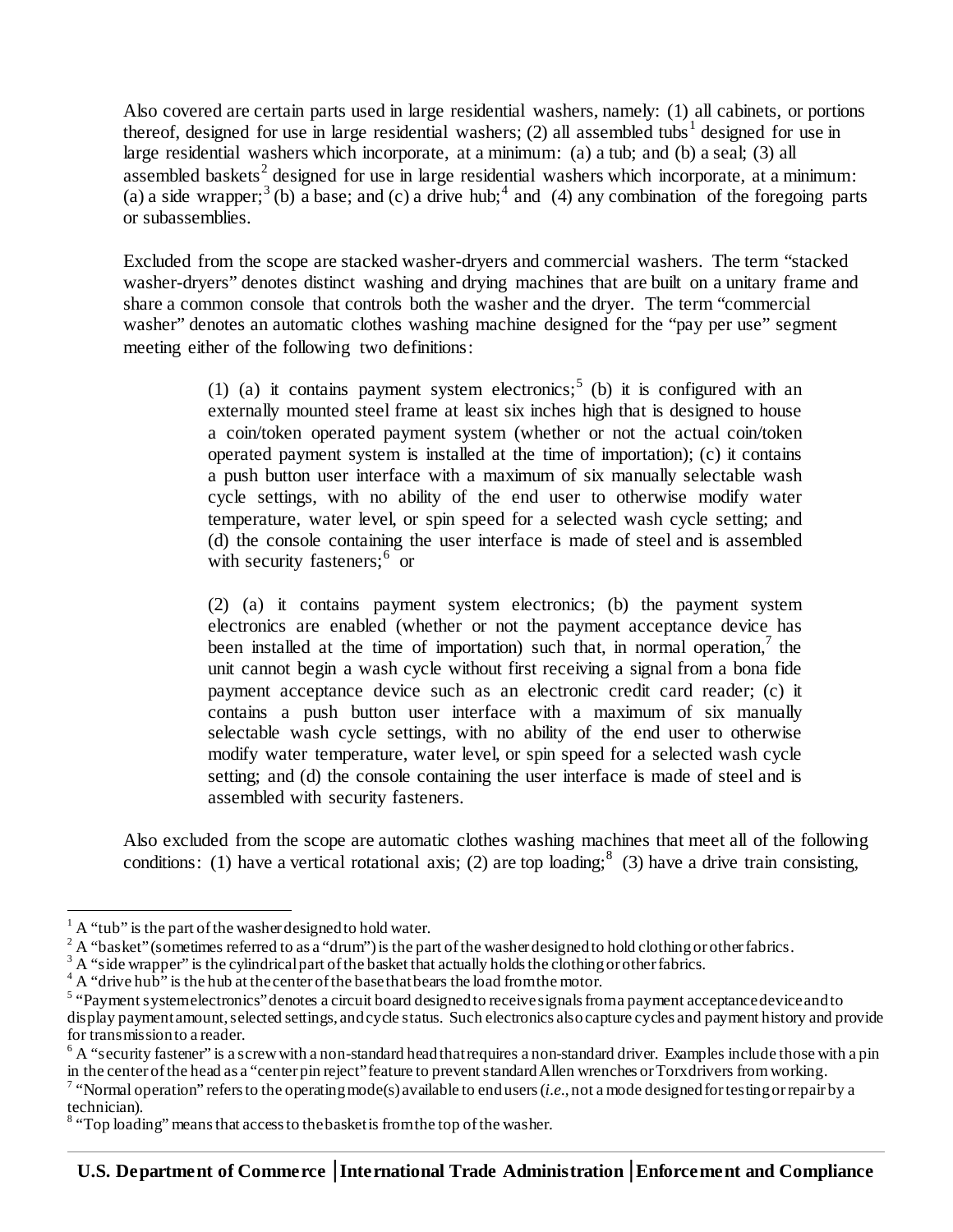*inter alia*, of (a) a permanent split capacitor (PSC) motor,<sup>[9](#page-2-0)</sup> (b) a belt drive,  $10$  and (c) a flat wrap spring clutch. $^{11}$  $^{11}$  $^{11}$ 

Also excluded from the scope are automatic clothes washing machines that meet all of the following conditions: (1) have a horizontal rotational axis; (2) are front loading;<sup>[12](#page-2-3)</sup> and (3) have a drive train consisting, *inter alia*, of (a) a controlled induction motor (CIM), <sup>[13](#page-2-4)</sup> and (b) a belt drive.

Also excluded from the scope are automatic clothes washing machines that meet all of the following conditions: (1) have a horizontal rotational axis; (2) are front loading; and (3) have cabinet width (measured from its widest point) of more than 28.5 inches (72.39 cm).

- The products subject to this investigation are currently classifiable under subheadings 8450.20.0040 and 8450.20.0080 of the Harmonized Tariff Schedule of the United States (HTSUS). Products subject to this investigation may also enter under HTSUS subheadings 8450.11.0040, 8450.11.0080, 8450.90.2000, and 8450.90.6000. Although the HTSUS subheadings are provided for convenience and customs purposes, the written description of the merchandise subject to this investigation is dispositive.
- In 2014, imports of washing machines from China were valued at an estimated \$899.4 million.

### **NEXT STEPS**

- Commerce is scheduled to announce its final determination on or about December 9, 2016.
- If Commerce makes an affirmative final determination, and the U.S. International Trade Commission (ITC) makes an affirmative final determination that imports of washing machines from China materially injure, or threaten material injury to, the domestic industry, Commerce will issue an AD order. If either Commerce's or the ITC's final determination is negative, no AD orders will be issued. The ITC is scheduled to make its final injury determination in January 2017.

<span id="page-2-0"></span> $9^9$  A "PSC motor" is an asynchronous, alternating current (AC), single phase induction motor that employs split phase capacitor technology.

<span id="page-2-2"></span><span id="page-2-1"></span><sup>&</sup>lt;sup>10</sup> A "belt drive" refers to a drive system that includes a belt and pulleys.<br><sup>11</sup> A "flat wrap spring clutch" is a flat metal spring that, when engaged, links abutted cylindrical pieces on the input shaft with the end o

<span id="page-2-4"></span><span id="page-2-3"></span><sup>&</sup>lt;sup>12</sup> "Front loading" means that access to the basket is from the front of the washer.<br><sup>13</sup> A "controlled induction motor" is an asynchronous, alternating current (AC), polyphase induction motor.